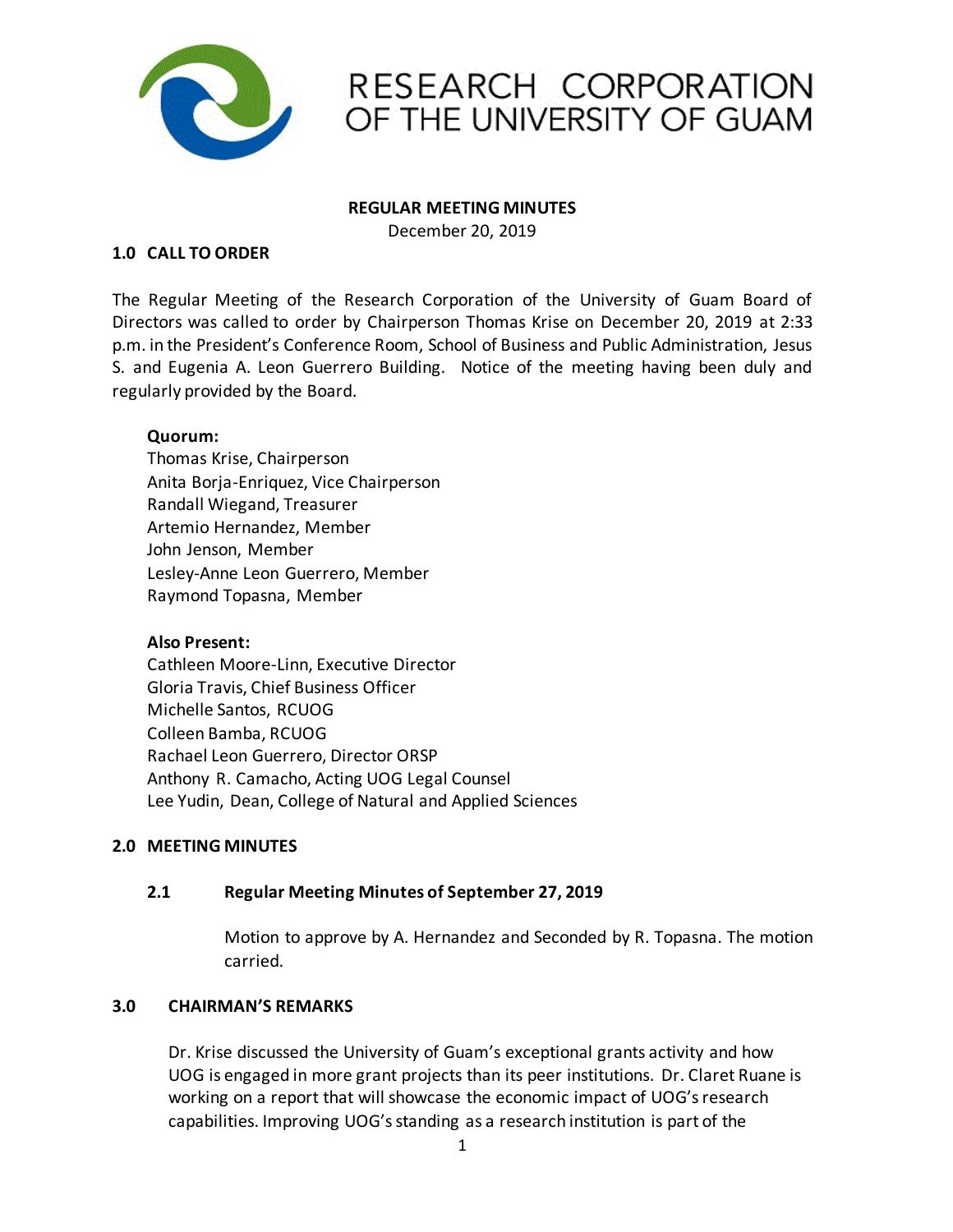

# RESEARCH CORPORATION OF THE UNIVERSITY OF GUAM

strategic plan and legislation such as the  $21^{st}$  Century Bill will enhance UOG's ability to engage in public private partnerships for the overall improvement of the university and the communities we serve.

#### **4.0 NEW BUSINESS**

#### **4.1 Executive Director's Report to the Board**

C. Moore-Linn distributed the FY2019 annual report and reviewed highlights including fourth quarter data regarding RCUOG support services to 117 different grants, an increase of 26% over the prior year fourth quarter total of 93 grants. Grant expenditures increased 12% over the prior year for a total of \$8,931,300 which is approximately \$1M more than FY2018. Financial transactions increased 15% over the prior year. Personnel actions increased 50%.

All this activity was processed by six full-time core employees. A part-time accounting student was converted to full-time after she graduated to help manage the increased workload while maintaining efficiencies. RCUOG employees numbered 128 at the end of FY2019. Total revenue received from all grants in FY2019 amounted to \$9,103,299. To fund core operations, RCUOG brought in \$442,729 in FY2019; \$280K from our share of the indirect costs and \$162K from administrative fees.

Looking forward to 2020, RCUOG, working with WERI and PIP and ORSP, successfully submitted two construction grants to the US Economic Development Administration to build a new WERI research facility and water quality treatment laboratory and the Deskubre Building, which will house classrooms and office space to support Professional and International Programs English Adventure Program. If funded, grants fund 80% of construction and require only a 20% match.

Deskubre - 6,000 square feet: Total - \$2,420,000 \$1,936,000 funded by US EDA \$484,000 match required (\$106,000 land value + \$378,000 cash from Foundation)

WERI - 12,000 square feet: Total - \$5,423,549 \$4,338,839 funded by US EDA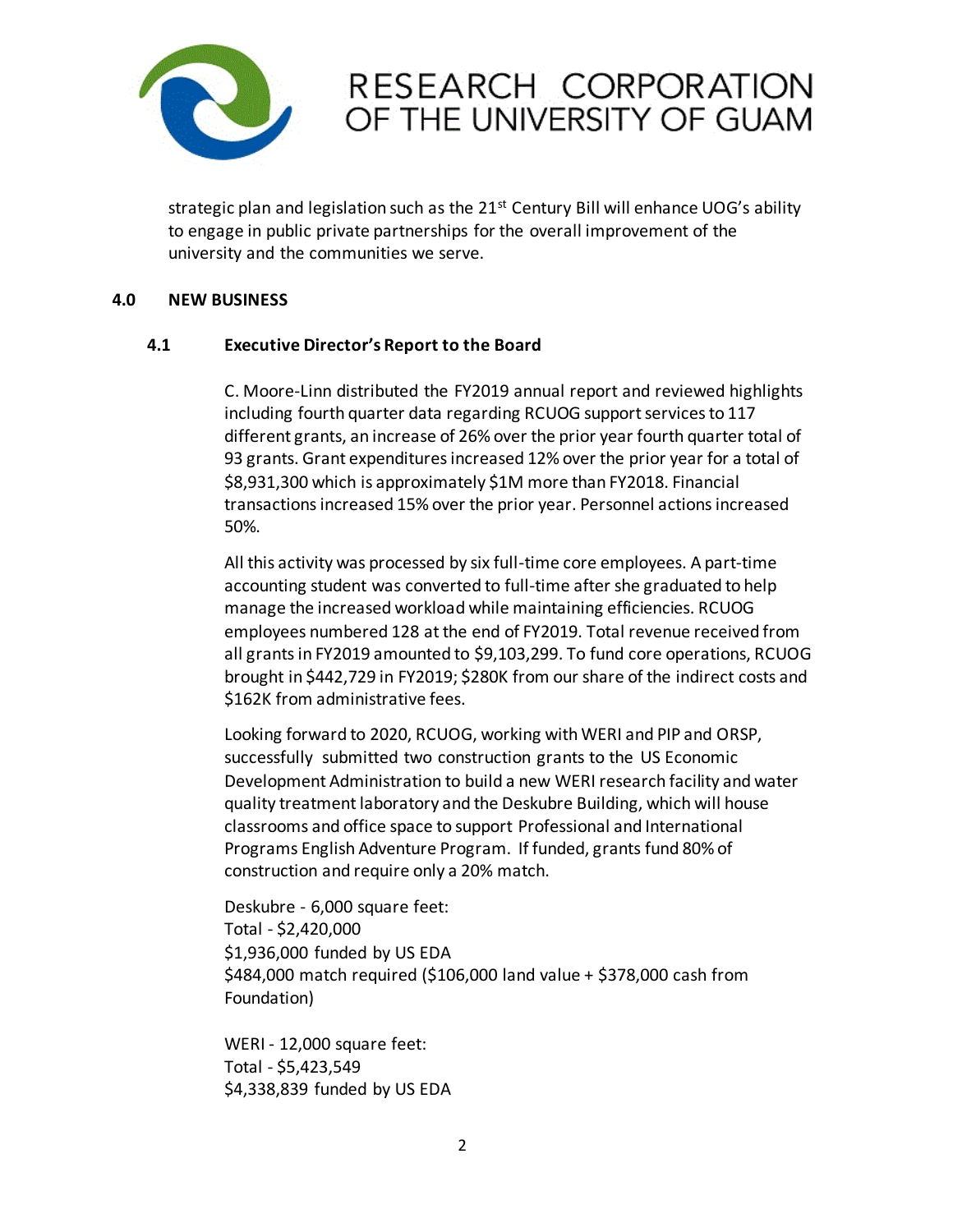

# RESEARCH CORPORATION OF THE UNIVERSITY OF GUAM

\$1,084,709 match required (\$319,000 land value + \$765,709 cash from Foundation)

The Endowment Foundation Board and approved loaning the remaining required match for each of the buildings. The units will pay back the Foundation over a ten-year period. We will know in 60 days whether or not these projects are funded.

Public Law 35-43 transferred 1.5 acres of CLTC land to UOG which resolved in the long-standing Hatchery boundary issue. UOG signed an MOU with CLTC to provide in-kind services. Dr. Bob Barber, Mark Acosta, Denise Mendiola and I met with Director Hattig and mapped out a training plan for Land Trust agents. Dir. Hattig is pleased with the draft training plan and will submit it to the Commission for approval.

## **4.2 Resolution No. 19-10, Relative to Amending Authorization to Open or Close Bank Accounts or Credit Facilities**

C. Moore-Linn briefed the Board regarding aligning signatory authority on checking and savings accounts with RCUOG's delegation of authority which requires the Treasurer's signature on all transactions over \$100,000 and the Chairperson's and the Treasurer's signatures on all transactions over \$200,000. Motion to approve by A. Borja-Enriquez and seconded by L. Leon Guerrero. The motion carried.

## **4.3 Resolution No. 19-11, Relative to Approving a Lease Agreement and Public Private Partnership for the Guam Aquaculture Development and Training Center.**

C. Moore-Linn briefed the board regarding the lease, its review by the ad hoc committee, the sunk costs associated with GADTC, and noted the lease would move GADTC from revenue negative to revenue positive. Motion to approve by R. Wiegand and seconded by A. Hernandez. The motion carried.

## **4.4 Resolution No. 19-12, Relative to Adopting the RCUOG FY 2021 Operations Budget**

C. Moore-Linn briefed the board on the FY 2021 budget. Motion to approve by R. Wiegand and seconded by A. Hernandez. The motion carried.